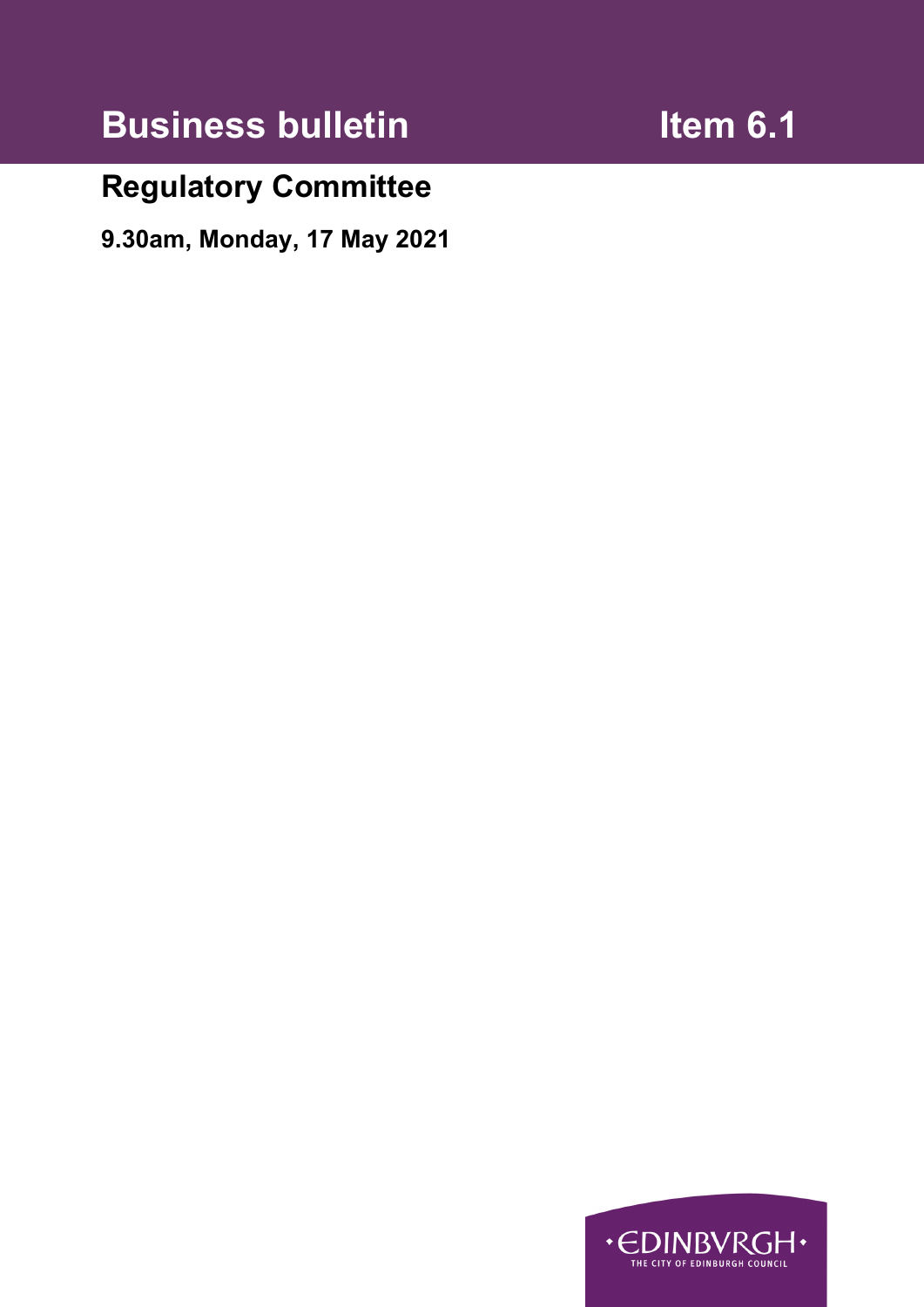# **Regulatory Committee**

|                                                                                                                                                                                                                                                                                                                                                                                                                                                                                                    | <b>Convenor:</b> | <b>Members:</b> | <b>Contact:</b> |
|----------------------------------------------------------------------------------------------------------------------------------------------------------------------------------------------------------------------------------------------------------------------------------------------------------------------------------------------------------------------------------------------------------------------------------------------------------------------------------------------------|------------------|-----------------|-----------------|
| <b>Councillor Catherine Fullerton</b><br><b>Councillor Scott Arthur</b><br><b>Lesley Birrell</b><br><b>Councillor Susan Rae</b><br><b>Committee Services</b><br><b>Councillor Cameron Rose</b><br>0131 529 4240<br><b>Councillor Donald Wilson</b><br><b>Councillor Max Mitchell</b><br><b>Andrew Mitchell</b><br><b>Councillor Neil Ross</b><br><b>Regulatory Services</b><br><b>Councillor Joanna Mowat</b><br>Manager<br>0131 529 4208<br><b>Vice-Convenor</b><br><b>Councillor Denis Dixon</b> |                  |                 |                 |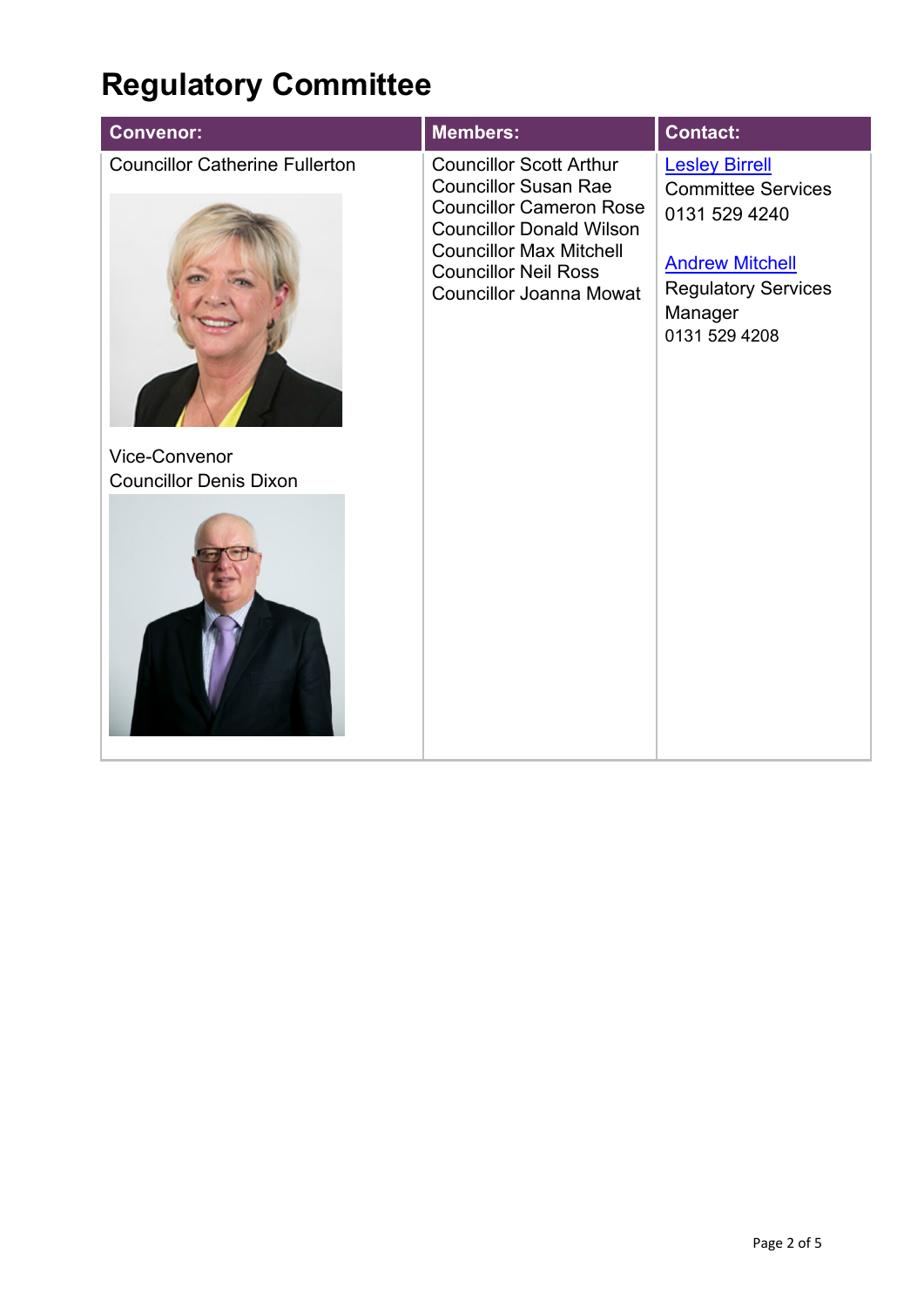### **Hire Car Fleet research**

The last full taxi demand survey was carried out and reported to the committee in 2017. The Directorate has since procured consultants to carry out a full taxi demand survey, in addition to completing an assessment of demand for Private Hire Cars and the impact of the Age and Emissions Policy on the licensed fleet.

A timetable for this work has been agreed with the appointed consultants (Jacobs UK Ltd). The initial report is expected to be brought before the Committee in late 2021.

### Recent News **Background**<br>Recent News

| The Council has a policy of limiting the  |
|-------------------------------------------|
| number of taxi licences issued within     |
| the City, using the powers available in   |
| the Civic Government (Scotland) Act       |
| 1982. This power can only be used if      |
| the Council is satisfied that there is no |
| 'significant demand' for taxis which is   |
| unmet. The Council is required to keep    |
| this position under regular review, and   |
| as such consultants are procured to       |
| carry out full demand surveys every       |
| three years. Interim surveys are          |
| additionally procured and carried out     |
| every six months.                         |
|                                           |
| The Council, as Licensing Authority for   |
| taxis, is required to review and fix the  |
| scale of fares or any other charges       |

which may be used by taxis licensed within the city. This review must take place at intervals not greater than 18

In June 2019 Jacobs was commissioned

comprehensive surveys of taxi fares

to undertake the next three

months.

### **Taxi fares**

Research for the second of these surveys will take place during the first half of 2021, with a view to the Regulatory Committee agreeing a new fare tariff in September 2021.

This research will be carried out in tandem with the fleet research described above, which will ensure that the processes are joined up where appropriate.

**Fireworks (Scotland) Miscellaneous Amendments Regulations 2021** 

<https://www.legislation.gov.uk/ssi/2021/79/contents/made>

From 30 June 2021, the following will be prohibited:

- 1. supplying "adult fireworks" outwith the hours of 7am to 6pm. (subject to exceptions); and
- 2. supplying more than 5 Kg (net explosive content) of "adult fireworks" to a person at any one time (subject to exceptions).

The Trading Standards and Licensing Enforcement teams will be responsible for the enforcement of these changes, which will be communicated to businesses in the normal manner.

**Taxi and PHC grant fund** The First Minister announced in November that the Scottish Government would introduce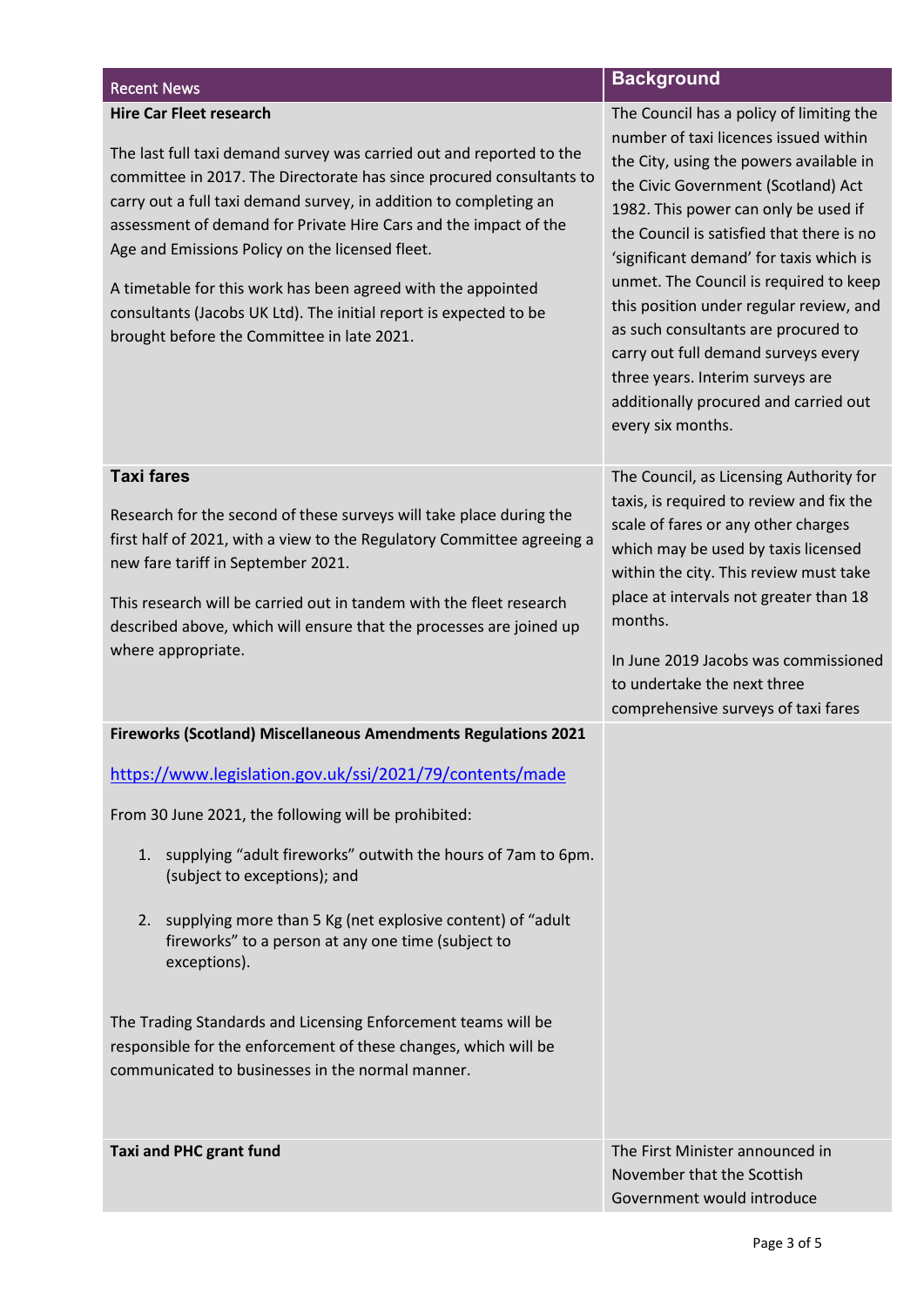| Grants of £1,500 were available to all Edinburgh licensed taxi and<br>PHC drivers who:<br>Had been working or available to work as a taxi/PHC driver from 9<br>$\bullet$<br>October to at least 31 January 2021; and<br>Had experienced loss of income up to 31 December 2020 (50% of<br>$\bullet$<br>turnover, compared with 2019)<br>The fund closed on 25 March 2021. 4,406 drivers received a £1,500<br>grant, meaning that a total of £6,609,000 was paid out. | measures to help taxi and private hire<br>car drivers financially affected by the<br>impact of coronavirus. A discretionary<br>fund would enable local authorities to<br>provide additional support for<br>taxi/PHC drivers who are suffering a<br>severe but indirect effect of the<br>pandemic. |
|---------------------------------------------------------------------------------------------------------------------------------------------------------------------------------------------------------------------------------------------------------------------------------------------------------------------------------------------------------------------------------------------------------------------------------------------------------------------|---------------------------------------------------------------------------------------------------------------------------------------------------------------------------------------------------------------------------------------------------------------------------------------------------|
| Additional taxi and PHC grant fund from the Edinburgh<br><b>Discretionary Business Support Fund</b>                                                                                                                                                                                                                                                                                                                                                                 |                                                                                                                                                                                                                                                                                                   |
| On 20 April 2021, 4,406 drivers who had benefitted from the initial<br>grant of £1,500 received a further £1,000 top-up grant. This<br>additional award from the discretionary grant fund totalled<br>£4,406,000.                                                                                                                                                                                                                                                   |                                                                                                                                                                                                                                                                                                   |
| <b>Short Term Lets</b><br>The Civic Government (Scotland) Act 1982 (Licensing of Short Term<br>Lets) Order 2021 was withdrawn by the Scottish Government in<br>February 2021.                                                                                                                                                                                                                                                                                       | The Council has previously expressed<br>strong concern about the impact of<br>certain aspects of the short term<br>letting industry on the city. The Council<br>previously called for additional                                                                                                  |
| The Scottish Government has set up a stakeholder working group to<br>assist in production of guidance for hosts and local authorities, and to<br>resolve any stakeholder concerns. The Council is represented on the<br>working group and will engage with proactively with a view to having<br>the licensing system implemented at the earliest opportunity.                                                                                                       | regulation of the sector, including the<br>introduction of a licensing system                                                                                                                                                                                                                     |
| The working group consists of other local authority groups such as<br>COSLA and SOLAR, as well as trade and resident groups. The group<br>has so far met twice and the next meeting is scheduled for 13 May.                                                                                                                                                                                                                                                        |                                                                                                                                                                                                                                                                                                   |
| The Scottish Government has indicated that the overall timetable for<br>implementation of a licensing scheme for short term lets remains on<br>course, subject to the outcome of the upcoming elections.                                                                                                                                                                                                                                                            |                                                                                                                                                                                                                                                                                                   |
| Civica Cx Computerised database administration system                                                                                                                                                                                                                                                                                                                                                                                                               |                                                                                                                                                                                                                                                                                                   |
| The project to upgrade APP to Cx is now underway. The introduction<br>of Cx Licensing will improve working processes through the<br>automation of routine tasks, easing the burden of high volumes of<br>applications during peak periods and increasing efficiency. Intuitive<br>and mobile enabled, Cx Licensing also allows the Council to access<br>applications in real time to minimise administration and improve the<br>employee user experience.           | The Civica APP database system is used<br>to record licensing applications. The<br>system has a number of limitations<br>and the supplier has advised that no<br>further upgrades are planned. The<br>system is manual based, with little or<br>no interface with applicants.                     |